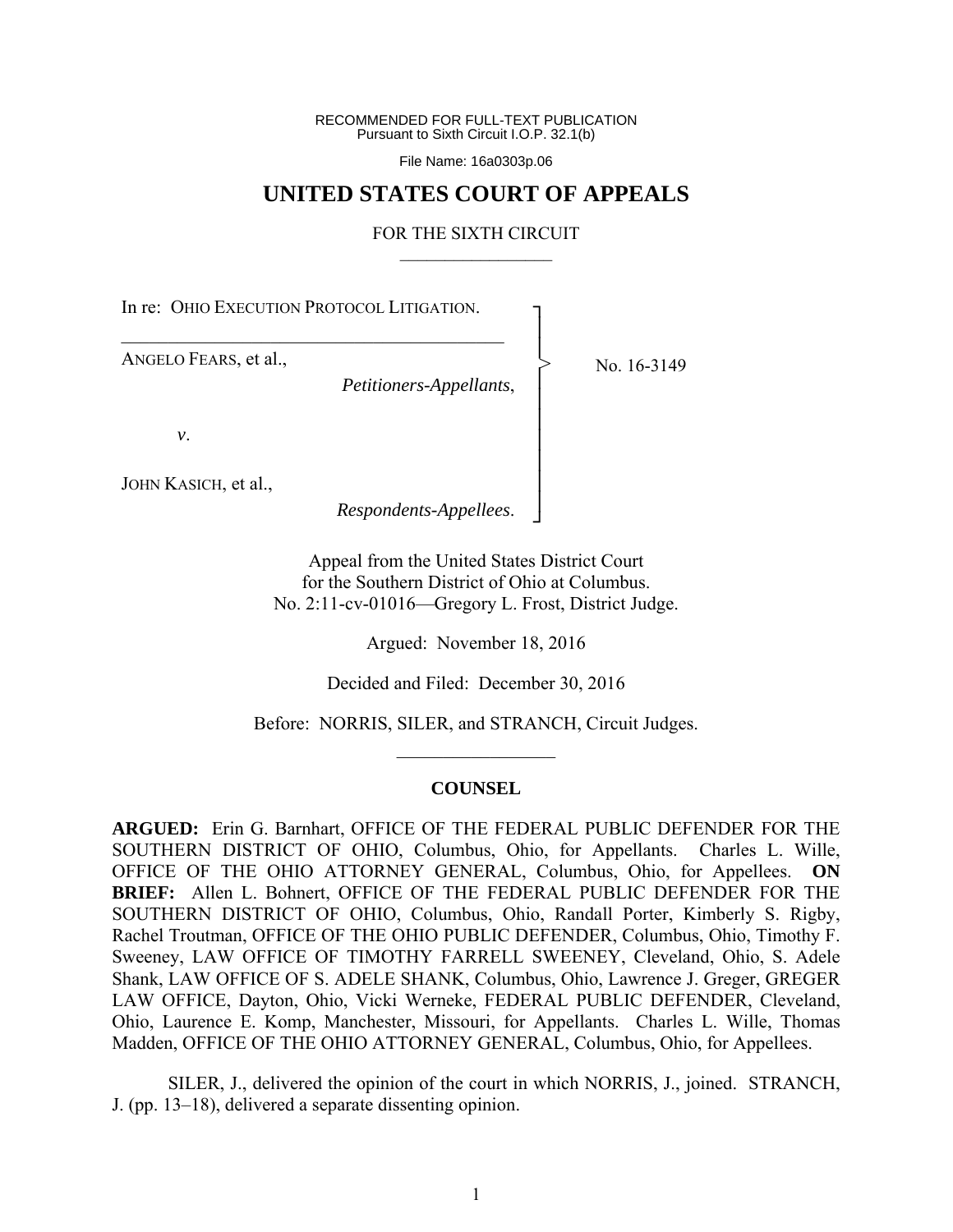# **OPINION**   $\frac{1}{2}$  ,  $\frac{1}{2}$  ,  $\frac{1}{2}$  ,  $\frac{1}{2}$  ,  $\frac{1}{2}$  ,  $\frac{1}{2}$  ,  $\frac{1}{2}$  ,  $\frac{1}{2}$  ,  $\frac{1}{2}$

 $\frac{1}{2}$  ,  $\frac{1}{2}$  ,  $\frac{1}{2}$  ,  $\frac{1}{2}$  ,  $\frac{1}{2}$  ,  $\frac{1}{2}$  ,  $\frac{1}{2}$  ,  $\frac{1}{2}$  ,  $\frac{1}{2}$ 

SILER, Circuit Judge. Plaintiffs are Ohio death-row inmates challenging Ohio's execution protocol and practice. Defendants include Ohio officials as well as anonymous drug manufacturers, compounders, intermediaries, and others involved in Ohio's execution process. Plaintiffs appeal from a district court's entry of a protective order precluding the disclosure of any information that could reveal the identity of suppliers or manufacturers of Ohio's legalinjection drugs as well as anyone related to carrying out executions in Ohio. During the pendency of this appeal, we affirmed a related appeal from an order dismissing certain constitutional challenges to Ohio's execution protocol. *Phillips v. DeWine*, No. 15-3238, 2016 U.S. App. LEXIS 19697 (6th Cir. Nov. 12, 2016). We now **AFFIRM** the entry of the protective order because the district court did not abuse its discretion in concluding that Defendants established good cause for protection from certain discovery.

I.

 Starting around 2011, Ohio death-row inmates filed a spate of lawsuits in the Southern District of Ohio to challenge Ohio's protocols for lethal injunction. In 2014, Ohio enacted legislation to amend Ohio Revised Code § 149.43, thereby creating two new statutes, Ohio Revised Code §§ 2949.221 and 2949.222, to address confidentiality of information about lethal injection in Ohio. The secrecy statute precludes, among other things, the release of information that would identify the manufacturer or supplier of drugs for use in Ohio's lethal-injection protocol. *See* Ohio Rev. Code Ann. §§ 2949.221, 2949.222. In *Phillips*, the district court dismissed some of the litigation challenging the protocol on grounds of lack of subject-matter jurisdiction and failure to state a claim. *Phillips v. Dewine*, 92 F. Supp. 3d 702, 718 (S.D. Ohio 2015).

In the litigation giving rise to this appeal, Defendants moved for a protective order to prevent the release of any information in their possession that could identify the sources of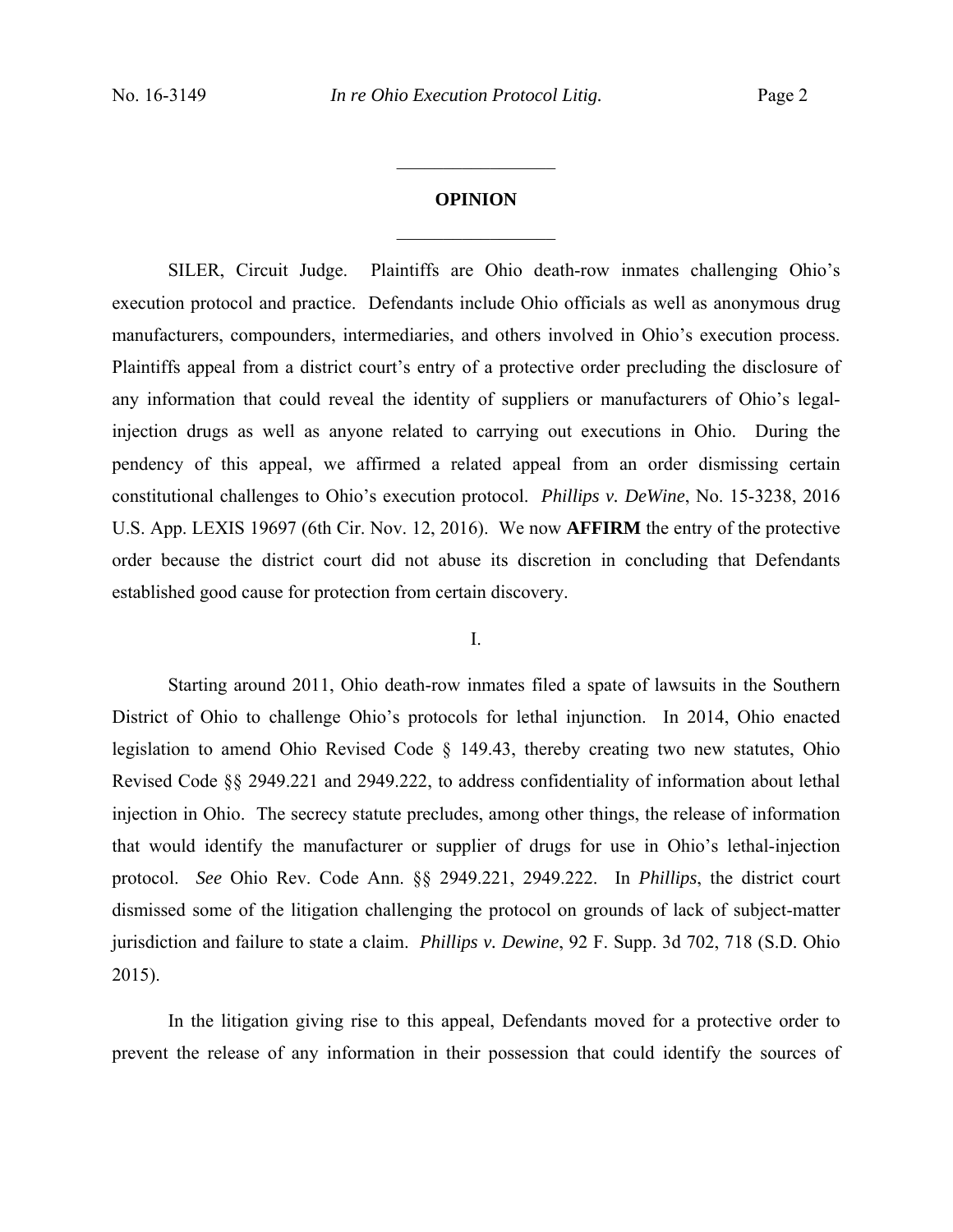Ohio's lethal-injection drugs. After hearing evidence and testimony from four witnesses, the district court granted the motion and issued the following protective order:

The Court therefore ORDERS that any information or record in Defendants' possession, custody, or control that identifies or reasonably would lead to the identification of any person or entity who participates in the acquisition or use of the specific drugs, compounded or not, that Ohio indicates in its execution protocol it will use or will potentially seek to use to carry out executions is protected and not subject to discovery. This protective order is intended to extend to those persons who or entities that have not waived or forfeited its protection and who manufacture, compound, import, transport, distribute, supply, prescribe, prepare, administer, use, or test the compounding equipment or components, the active pharmaceutical ingredients, the execution protocol drugs or combination of drugs, the medical supplies, or the medical equipment used in carrying out any execution under Ohio Revised Code § 2949.22. This protective order governs discovery only in this litigation and does not apply outside this litigation or (in the increasingly unlikely event) after this litigation concludes.

*In re Ohio Execution Protocol Litig.*, No. 2:11-cv-1016, 2015 U.S. Dist. LEXIS 144926, at \*45– 46 (S.D. Ohio Oct. 26, 2015). The district court certified the order for interlocutory appeal, and we granted Plaintiffs' petition to appeal. Shortly thereafter, the district court reassigned and consolidated *Phillips* with this litigation. Several days after the protective order issued, Plaintiffs moved for a modification that would permit limited disclosures to counsel only under the designation "attorney's eyes only." The district court denied the motion, noting that "disclosure of identities subjects the disclosed persons or entities to suit."**<sup>1</sup>**

In October 2016, before oral argument, the parties notified the court that Ohio plans to move forward with three scheduled executions, starting with Ronald Phillips's execution in January 2017. Defendants represented that they intend to use a new three-drug protocol: midazolam hydrochloride, potassium chloride, and one of the following drugs: rocuronium bromide, vecuronium bromide, or pancuronium bromide. The new protocol mirrors the Oklahoma protocol approbated by the Supreme Court in June 2015. *See Glossip v. Gross*, 135 S. Ct. 2726, 2734–35 (2015) ("The option that Oklahoma plans to use to execute petitioners calls for the administration of 500 milligrams of midazolam followed by a paralytic agent and

<sup>&</sup>lt;u>1</u> <sup>1</sup>The district court found the request "not well taken," noting "confidential information has appeared in the media, despite this Court establishing protections to preclude such disclosure." Since that order, Plaintiffs submitted a notice to the district court, representing that a journalist found the information through a public docket entry.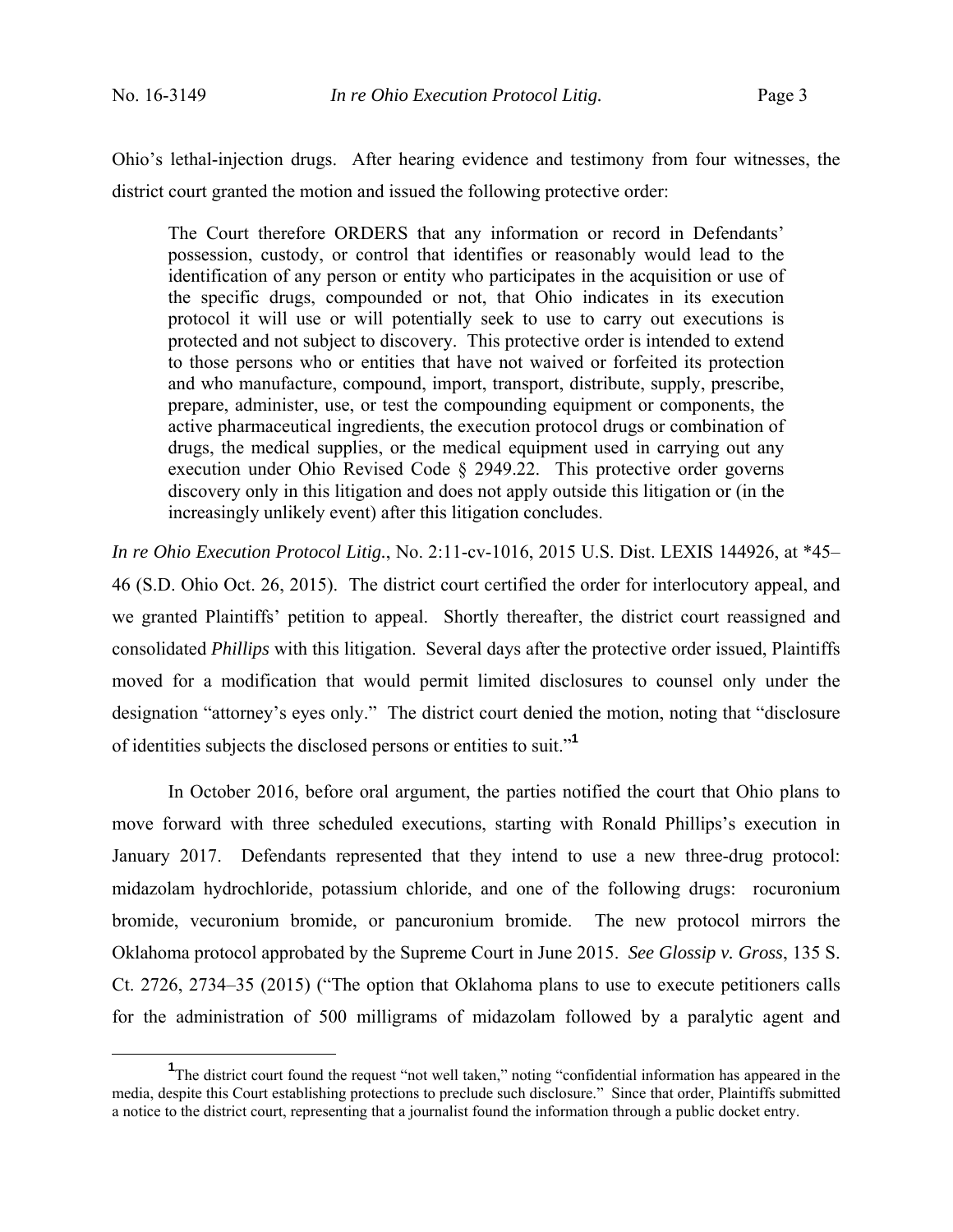potassium chloride. The paralytic agent may be pancuronium bromide, vecuronium bromide, or rocuronium bromide, three drugs that, all agree, are functionally equivalent for purposes of this case.").**<sup>2</sup>**

We affirmed the judgment in *Phillips* in November 2016 and now address the instant discovery dispute. *Phillips v. DeWine*, No. 15-3238, 2016 U.S. App. LEXIS 19697, at \*30–31 (6th Cir. Nov. 12, 2016).

#### II.

Under Federal Rule of Civil Procedure  $26(c)(1)$ , a district court may grant a protective order preventing the production of discovery to protect a party or entity from "annoyance, embarrassment, oppression, or undue burden or expense." Fed. R. Civ. P. 26(c)(1). We review the grant of a protective order for abuse of discretion. *Serrano v. Cintas Corp.*, 699 F.3d 884, 899-900 (6th Cir. 2012). "The abuse-of-discretion standard does not preclude an appellate court's correction of a district court's legal or factual error: 'A district court would necessarily abuse its discretion if it based its ruling on an erroneous view of the law or on a clearly erroneous assessment of the evidence.'" *Highmark Inc. v. Allcare Health Mgmt. Sys*., 134 S. Ct. 1744, 1748 n.2 (2014) (quoting *Cooter & Gell v. Hartmarx Corp.*, 496 U.S. 384, 405 (1990)). To that end, "in reviewing a trial court's evidentiary determinations, this court reviews de novo the court's conclusions of law and reviews for clear error the court's factual determinations that underpin its legal conclusions." *United States v. Ganier*, 468 F.3d 920, 925 (6th Cir. 2006) (citation omitted).

#### III.

 Plaintiffs argue that the protective order prevents the prosecution of their federal and state causes of action. Plaintiffs maintain that the protective order is contrary to law because the order cuts off all discovery on Ohio's execution procedures, including previously produced discovery. They contend that the otherwise barred discovery would assist in identifying the suppliers or

**<sup>2</sup>** <sup>2</sup>The parties do not brief the implications of this new protocol on the protective order. We assume without deciding that the new protocol falls within the scope of the protective order. This assumption is not binding on the district court, and the district court maintains discretion to modify the protective order as circumstances dictate.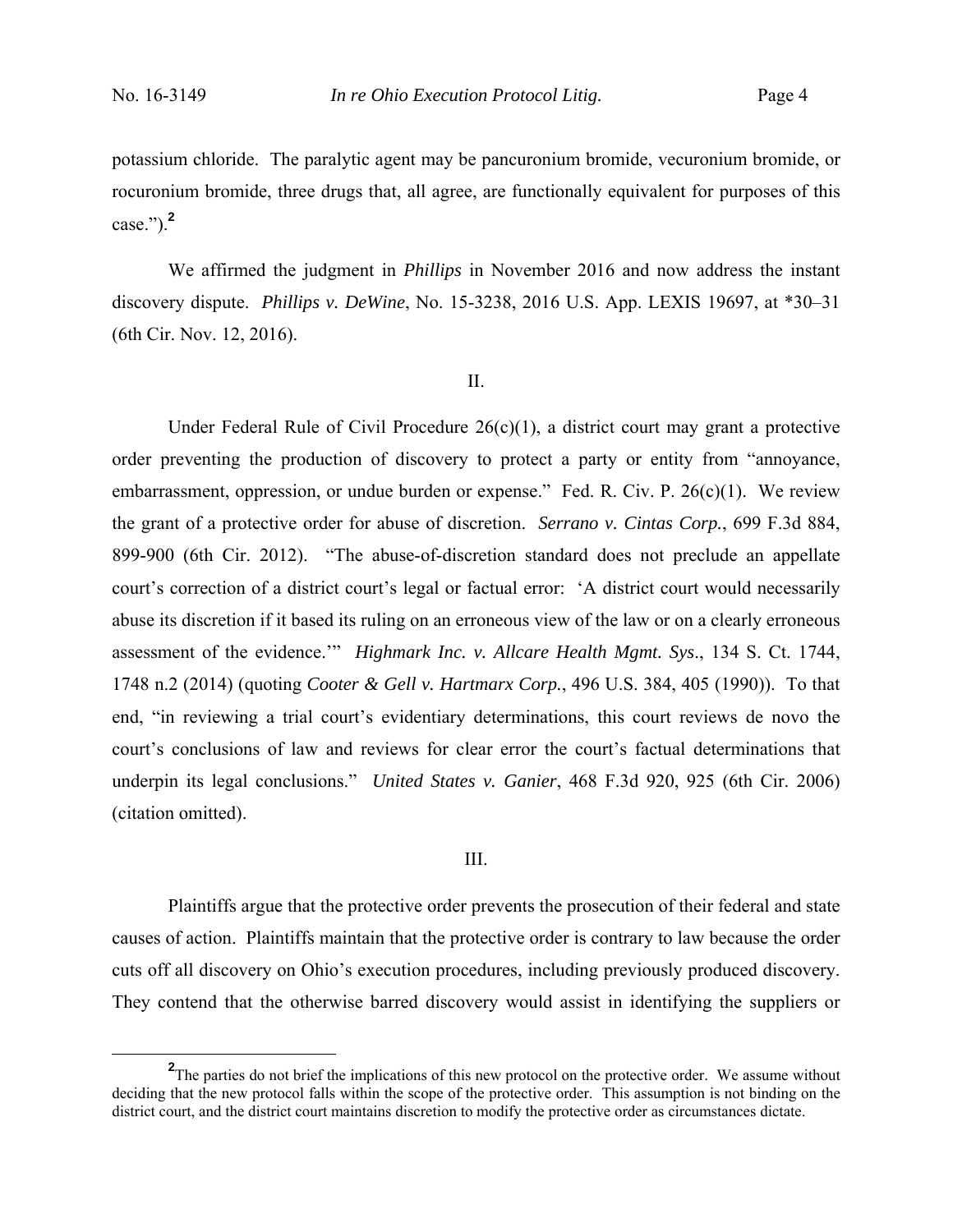manufacturers of Ohio's legal-injection drugs as well as anyone related to carrying out executions in Ohio. Plaintiffs impugn the sufficiency of unknown laboratories using unknown testing protocols to evaluate drugs manufactured or compounded by an anonymous source.

The protective order runs afoul with Rule  $26(c)$ , Plaintiffs argue, because Defendants failed to make particular and specific demonstrations of harm. Plaintiffs contend that the district court conflated all groups of Defendants and failed to analyze the particularized harm suffered by each discrete entity. Plaintiffs suggest that the district court immunized the drug manufacturers and their affiliates from litigation by relying on generalized, objective harm suffered from the risk of threats, intimidation, and harassment. Even fear of abusive litigation, Plaintiffs contend, is insufficient to justify a protective order. According to Plaintiffs, the record is devoid of evidence that, but for the protective order, Ohio could not carry out executions because of harm to drug manufacturers upon discovery of their identities. Plaintiffs emphasize that Defendants did not allege Ohio's inability to carry out executions as a basis for the protective order. But even so, according to Plaintiffs, Defendants failed to produce or point to any credible, specific evidence in the record to demonstrate an inability to obtain lethal-injection drugs or to carry out executions in the absence of a protective order.**<sup>3</sup>**

Plaintiffs posit that even if evidence exists of harm to Defendants, the harm caused by cutting off discovery in this case outweighs the harms attributed to Defendants. Plaintiffs argue that the protective order violates procedural due process because the order circumscribes their right to vital information to support their claims. Plaintiffs also asperse the protective order as federalizing a state privilege under Ohio Revised Code §§ 2949.221 and 2949.222, which has no foothold under federal law. In the alternative, to mollify Defendants' concerns, Plaintiffs request a designation of "attorney's eyes only" for the discovery covered by the protective order. We disagree and conclude that the district court did not abuse its discretion when entering the protective order.

**<sup>3</sup>** <sup>3</sup>To the extent Plaintiffs argue that the protective order is unnecessary on the basis that the record contains no evidence of actual drug manufacturers for the current protocol, this position extrapolates too much from Defendants' representation that "[t]here was no evidence before the District Court that there were any '[Drug] Source Defendants' who could be expected to seek their own protective order or who could be deemed functionally immunized." Defendants have never admitted that such manufacturers do not exist, just that they are not identified in the record.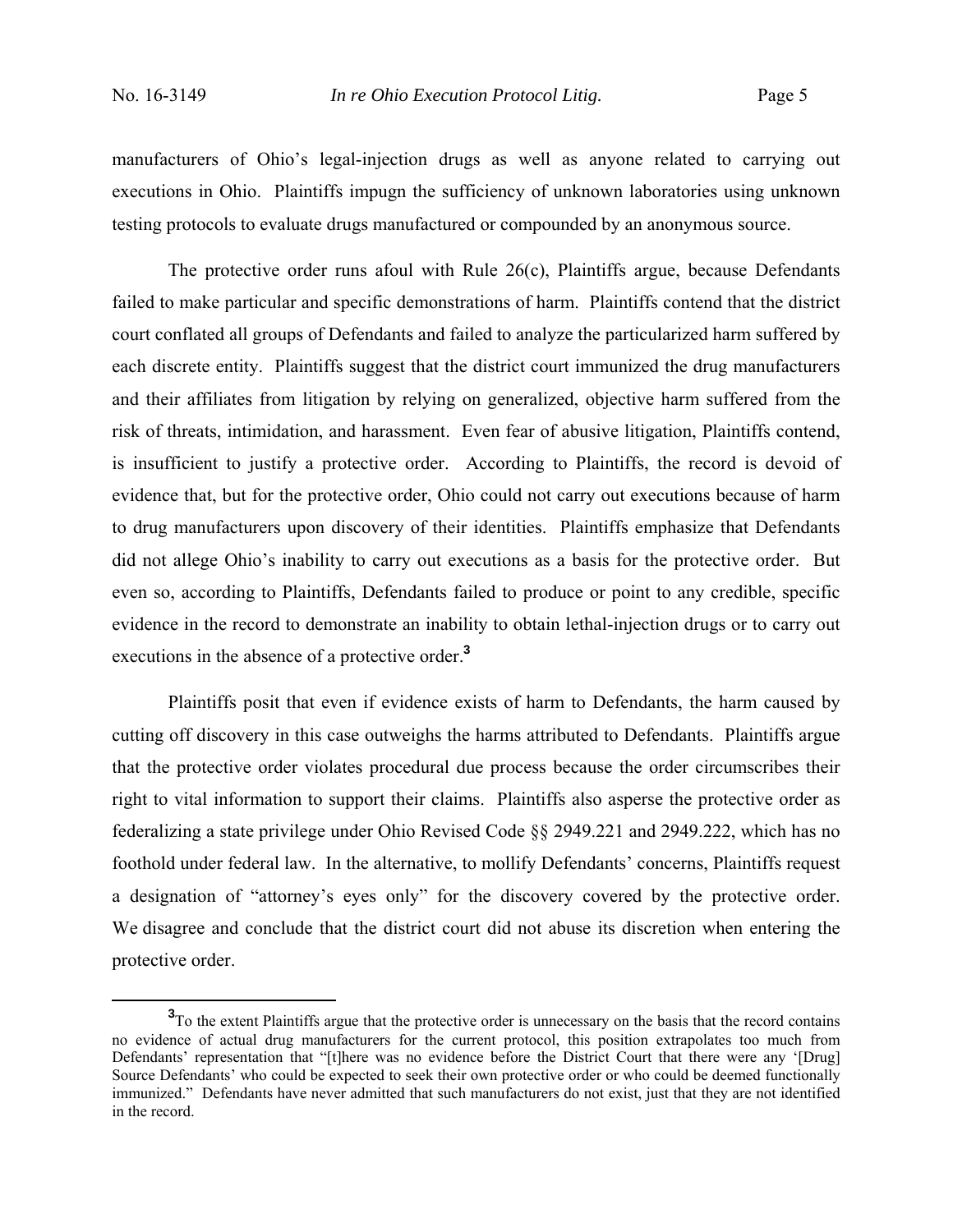A.

Parties may seek discovery of any relevant, non-privileged information. Fed. R. Civ. P. 26(b)(1). But district courts have discretion to limit the scope of discovery when the information sought is overbroad or unduly burdensome. Fed. R. Civ. P. 26(b)(2); *see also Scales v. J.C. Bradford & Co.*, 925 F.2d 901, 906 (6th Cir. 1991) ("Th[e] desire to allow broad discovery is not without limits and the trial court is given wide discretion in balancing the needs and rights of both plaintiff and defendant."). The district court may limit the scope of discovery "proportional to the needs of the case, considering the importance of the issues at stake in the action, the amount in controversy, the parties' relative access to relevant information, the parties' resources, the importance of the discovery in resolving the issues, and whether the burden or expense of the proposed discovery outweighs its likely benefit." Fed. R. Civ. P. 26(b)(2)(C)(iii). "Although a plaintiff should not be denied access to information necessary to establish her claim, neither may a plaintiff be permitted to go fishing and a trial court retains discretion to determine that a discovery request is too broad and oppressive." *Surles v. Greyhound Lines, Inc.*, 474 F.3d 288, 305 (6th Cir. 2007) (internal quotation marks omitted & citations omitted).

To sustain a protective order under Rule 26(c), the moving party must show "good cause" for protection from one (or more) harms identified in Rule  $26(c)(1)(A)$  "with a particular and specific demonstration of fact, as distinguished from stereotyped and conclusory statements." *Serrano*, 699 F.3d at 901 (citations omitted). The enumerated harms available to support a protective order are "annoyance, embarrassment, oppression, or undue burden or expense." Fed. R. Civ. P.  $26(c)(1)$ . Good cause exists if "specific prejudice or harm will result" from the absence of a protective order. *Father M. v. Various Tort Claimants* (*In re Roman Catholic Archbishop*), 661 F.3d 417, 424 (9th Cir. 2011). A court must balance the "right to discovery with the need to prevent 'fishing expeditions.'" *Serrano*, 699 F.3d at 902 (citations omitted).

#### B.

We conclude that the district court did not clearly err in its factual findings. After hearing testimony and admitting evidence, the district court found that the disclosures would cause an undue burden on and prejudice Defendants by subjecting them to the risk of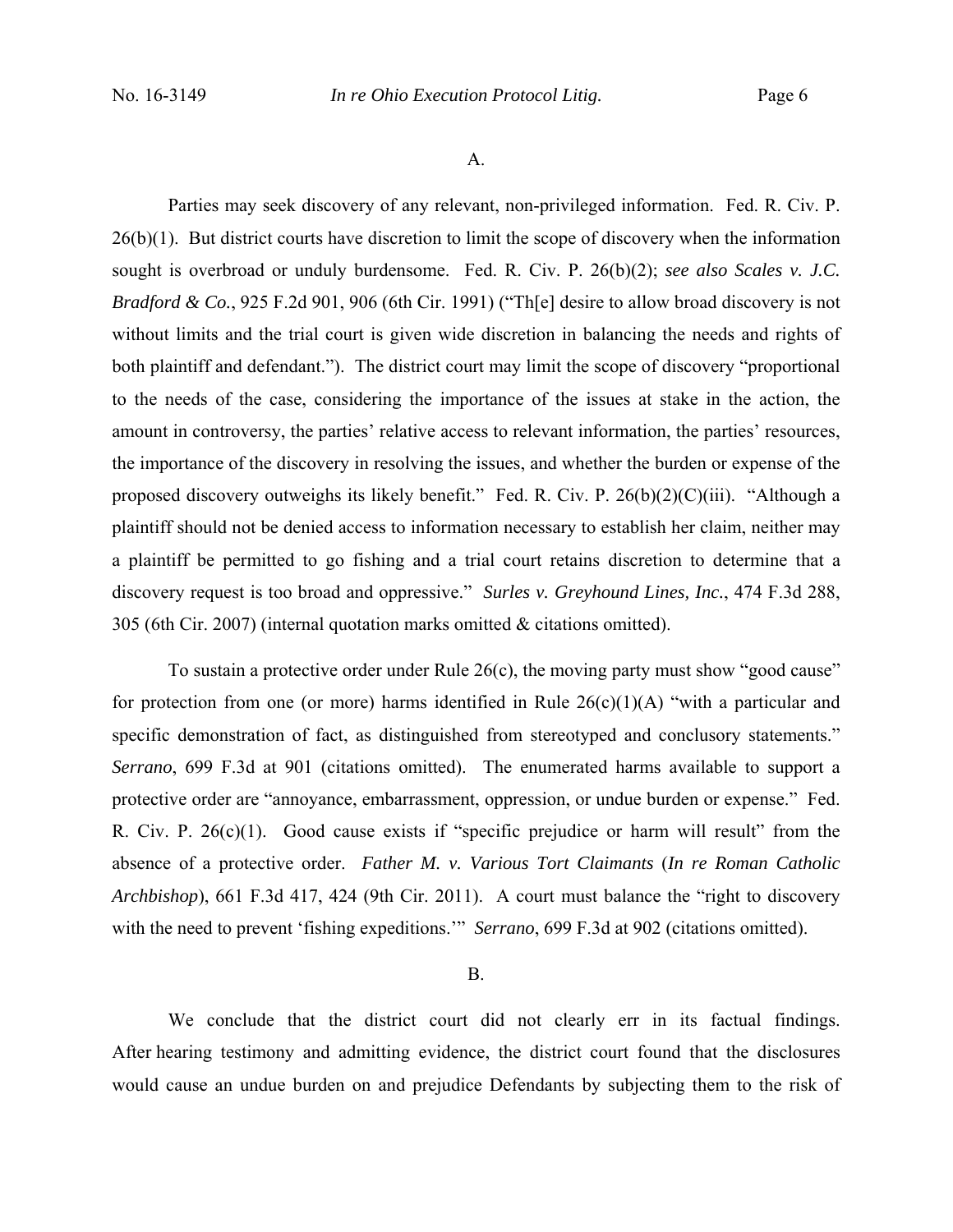harm, violence, and harassment and by making it difficult for them to obtain lethal-injection drugs. Plaintiffs do not dispute that the district court provided an accurate account of the record. Instead, they inveigh against the result arising from how the district court resolved testimony and weighed the absence of evidence from certain pertinent sources. True, the record lacks an affidavit from an Ohio manufacturer under duress or direct evidence from one of Ohio's drug sources; still, the accumulation of evidence favors a protective order. *See Michalic v. Cleveland Tankers, Inc.*, 364 U.S. 325, 330 (1960)) ("It is hornbook law that direct evidence of a fact is not necessary. 'Circumstantial evidence is not only sufficient, but may also be more certain, satisfying and persuasive than direct evidence.'" (citation omitted)).

 The district court scrutinized with care Ohio's representations, probing whether Defendants (either directly or derivatively) suffered a burden or prejudice from identifying certain entities in association with lethal injection. For example, Defendants produced a privilege log on the eve of the evidentiary hearing, which identified persons or entities that have applied for statutory protection from disclosure. *In re Ohio Execution Protocol Litig.*, 2015 U.S. Dist. LEXIS 144926, at \*26. The district court was skeptical of how to weigh that evidence. *Id.* In addition, when assessing the witnesses themselves, the district court observed that the testimony was "largely speculative or conclusory, if not outright hyperbolic." *Id.* at \*23. But, contrary to Plaintiffs' contentions, the record persisted from there. Avoiding reflexive solicitude, the district court considered Defendants' affirmative attestations of the need for protection. Without legitimate dispute, the district court was apprised of how Ohio has been hobbled in its efforts to perform executions. Amid the stalled status of executions in Ohio, the district court observed, "[i]f execution by lethal injection is legal, and the United States Supreme Court has repeatedly said it is, then it follows that there must be some manner of carrying it out." *Id.* at \*43. The district court referenced "an email sent to an Oklahoma compounding pharmacy by a citizen," [which] evinces an undeniable (and perhaps even faith-based) risk to pharmacies or compounders, including the personnel that work at such entities." *Id.* at \*24–26. In view of witness testimony and other evidence about Ohio's execution history, the district court found that "[i]f the question is whether a reasonable pharmacy owner or compounder would feel burdened by receiving such an email, the answer is likely if not certainly yes." *Id.* at \*25. The district court further identified—as non-dispositive evidence—the existence of Ohio's secrecy statute,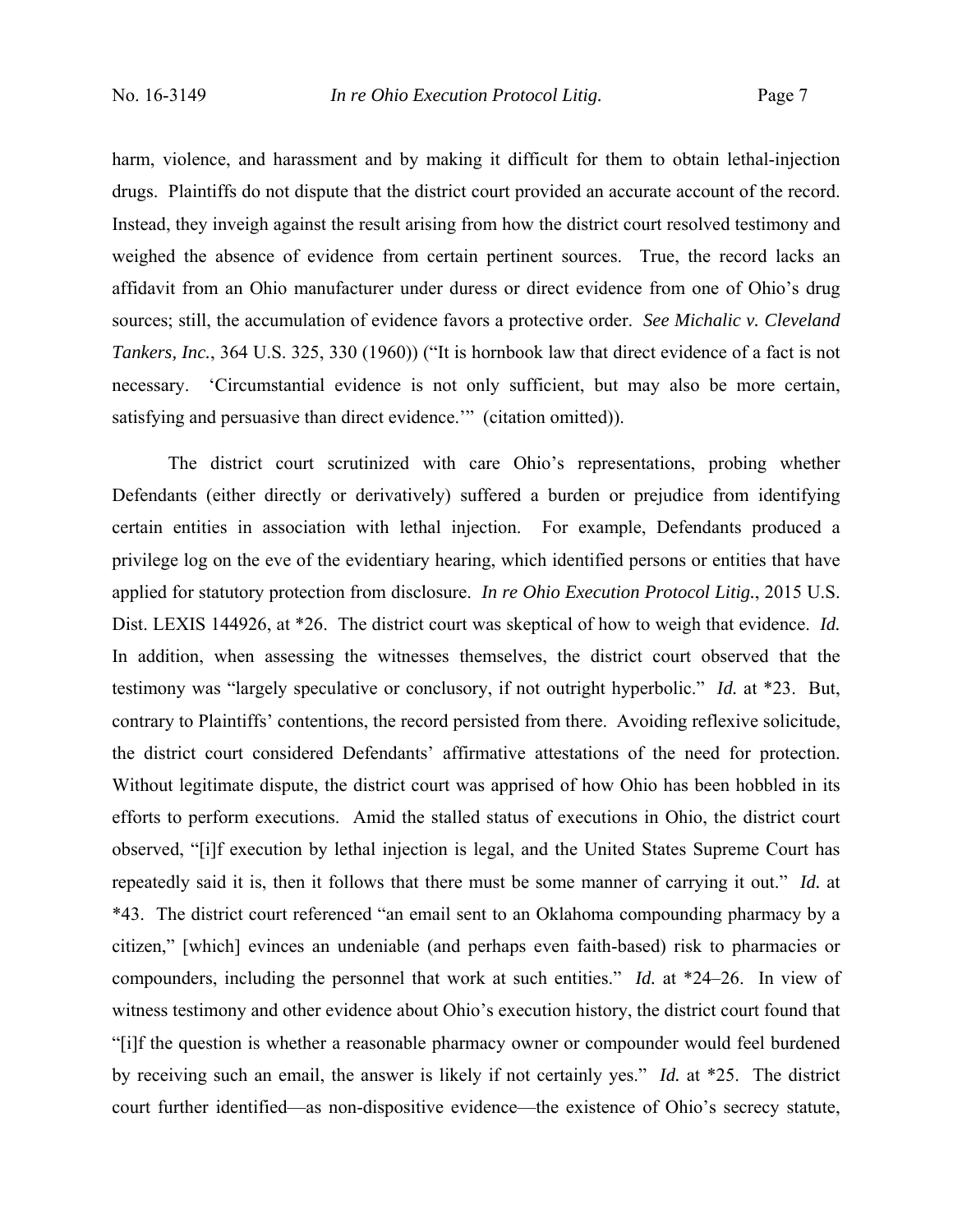finding "the same concerns that apparently led to the creation of the statute exist: the burden on and prejudice to the state that disclosure presents." *Id.* at \*38.

Record evidence supports the district court's finding of "a particular and specific demonstration of fact, as distinguished from stereotyped and conclusory statements," of Defendants' burden and prejudice in the absence of the protective order. *See Serrano*, 699 F.3d at 901. Although Plaintiffs disagree with where the findings of fact ultimately lean, they cannot dispute that the district court grounded the findings on competent evidence that supported Defendants' arguments. Plaintiffs criticize the veracity of testimony and production of a vague privilege log, but fail to appreciate that that evidence was not the summation of the record. It is as if Plaintiffs seek to impose a summary-judgment evidentiary standard when Rule 26(c) merely requires the district court to weigh evidence against the movant's burden. *See id.* at 902 (citations omitted). Although the district court did not segregate the burdens and prejudices among Defendants with stark precision, it correctly found corresponding burdens on the willingness to provide lethal-injection drugs to Ohio and the state actors' ability to perform executions. The scope of the protective order addresses the identified burdens. To the extent Plaintiffs maintain that Defendants never asserted a burden or prejudice in carrying out executions, that contention is belied by the pragmatic reason Ohio moved for protection initially and the logical consequence of drug manufacturers ceasing to cooperate with Ohio. To ignore Defendants' interest in a capability to perform executions is to ignore the elephant in the room. Although the district court did not mention the past occurrence of compromised attempts to perform lethal-injection executions, that omission has no bearing on the protective order. Plaintiffs are free to press that evidence on the merits and fail to substantiate how that evidence undermines the entry of the protective order.

### C.

The district court did not commit legal error in entering the protective order upon a conclusion that Defendants had demonstrated good cause for protection. Plaintiffs conceded at oral argument that no binding case law exists in favor of their position. Although Plaintiffs later supplemented the record with cases supporting the need for discovery to support their claims, we have never sanctioned blind-faith efforts to unearth the supposition of wrongdoing. *See Serrano*,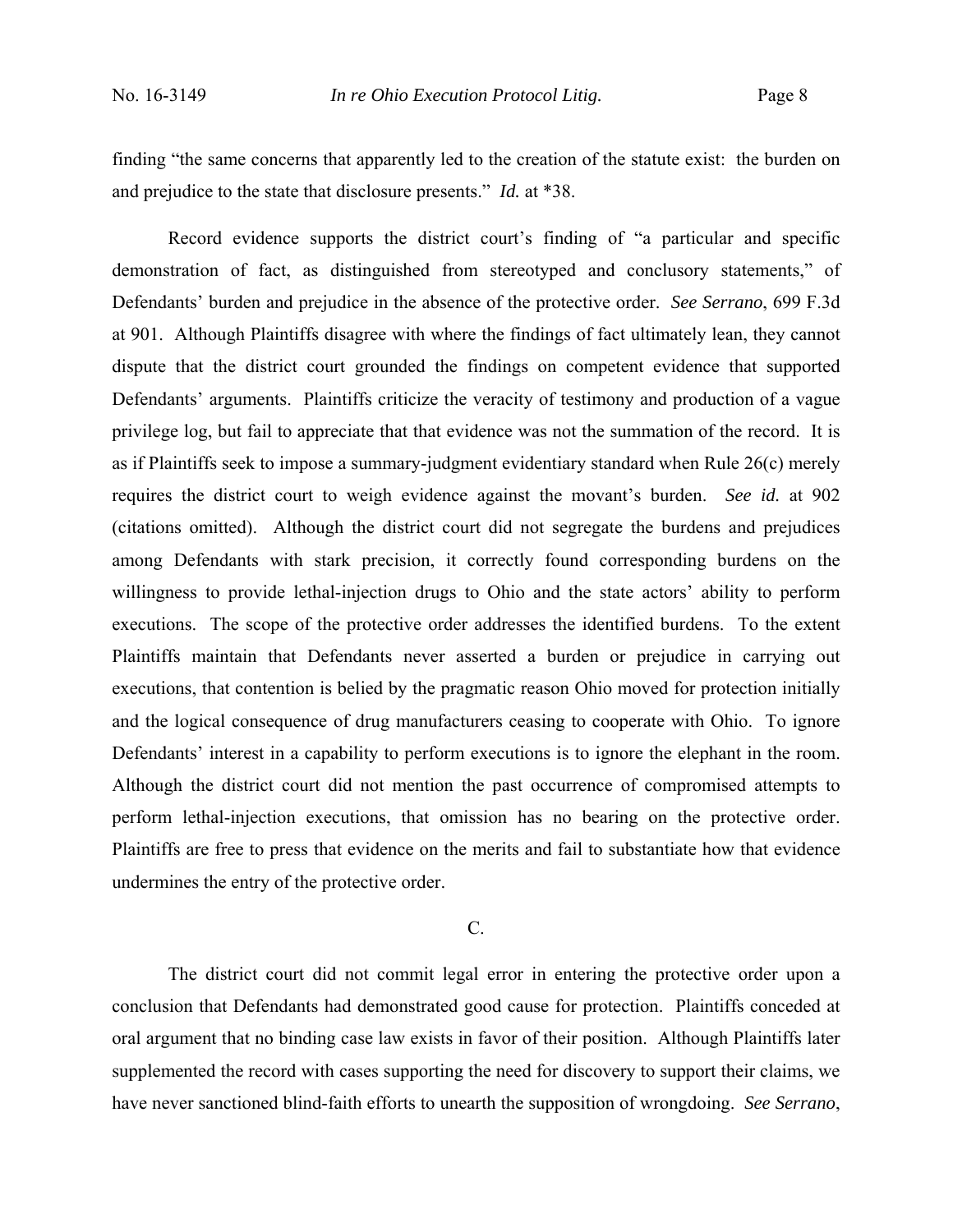699 F.3d at 902; *Ameristar Jet Charter, Inc. v. Signal Composites, Inc.*, 244 F.3d 189, 193 (1st Cir. 2001) ("We will not allow Signal to go on a 'fishing expedition,' with the mere 'hope' that it will obtain such information."). That Ohio's execution protocol is *sui generis* makes comparisons among other cases for abuse of discretion less apt. But if anything, cases under similar circumstances favor Defendants. *See Phillips*, 2016 U.S. App. LEXIS 19697, at 29–30 ("But no constitutional right exists to discover grievances or to litigate effectively once in court."); *In re Mo. Dep't of Corr.*, No. 16-3072, 2016 U.S. App. LEXIS 18436, at \*12 (8th Cir. Oct. 13, 2016) (vacating original panel opinion, granting petition for rehearing, and granting petition for writ of mandamus because identity suppliers of lethal-injection drugs had no relevance to the inmates' Eighth Amendment claim, disclosure of the supplier's identity placed an undue burden on the state by preventing it from acquiring the drug for executions, and the inmates offered no assurances that active investigation of the supplier would not lead to further disclosure of identities); *Jones v. Comm'r, Ga. Dep't of Corr.*, 811 F.3d 1288, 1292–94 (11th Cir.) (death row inmate has no constitutional right to "know where, how, and by whom lethal injection drugs will be manufactured[.]" and no "due process right-of-access claim" to this information exists), *cert. denied*, 136 S. Ct. 998 (2016).

 The district court did not err in concluding that Defendants established good cause for the protective order upon finding particularized harm to the drug manufacturers and Ohio's capability to perform executions. As the district court's findings support, but for the protective order, Defendants will suffer an undue burden and prejudice in effectuating Ohio's execution protocol and practices. *See Cooey v. Strickland*, 604 F.3d 939, 946 (6th Cir. 2010) ("The state has a 'significant interest in meting out a sentence of death in a timely fashion.'" (citation omitted)). That Defendants could have provided more evidence by offering execution team members behind a screen or affidavits from drug sources has no moment. Plaintiffs fail to cite case law compelling Defendants to submit for screened inquisition individuals for which they seek protection. To the extent Plaintiffs suggest that Ohio could follow its lethal-injection protocols by purchasing drugs on the open market and testing the drugs themselves, such a suggestion invites the type of judicial oversight over state proceedings that we are loath to indulge without a greater showing of need. *Cf. Johnson v. Heffron*, 88 F.3d 404, 407 (6th Cir. 1996) ("Judicial oversight over state institutions must, at some point, draw to a close.").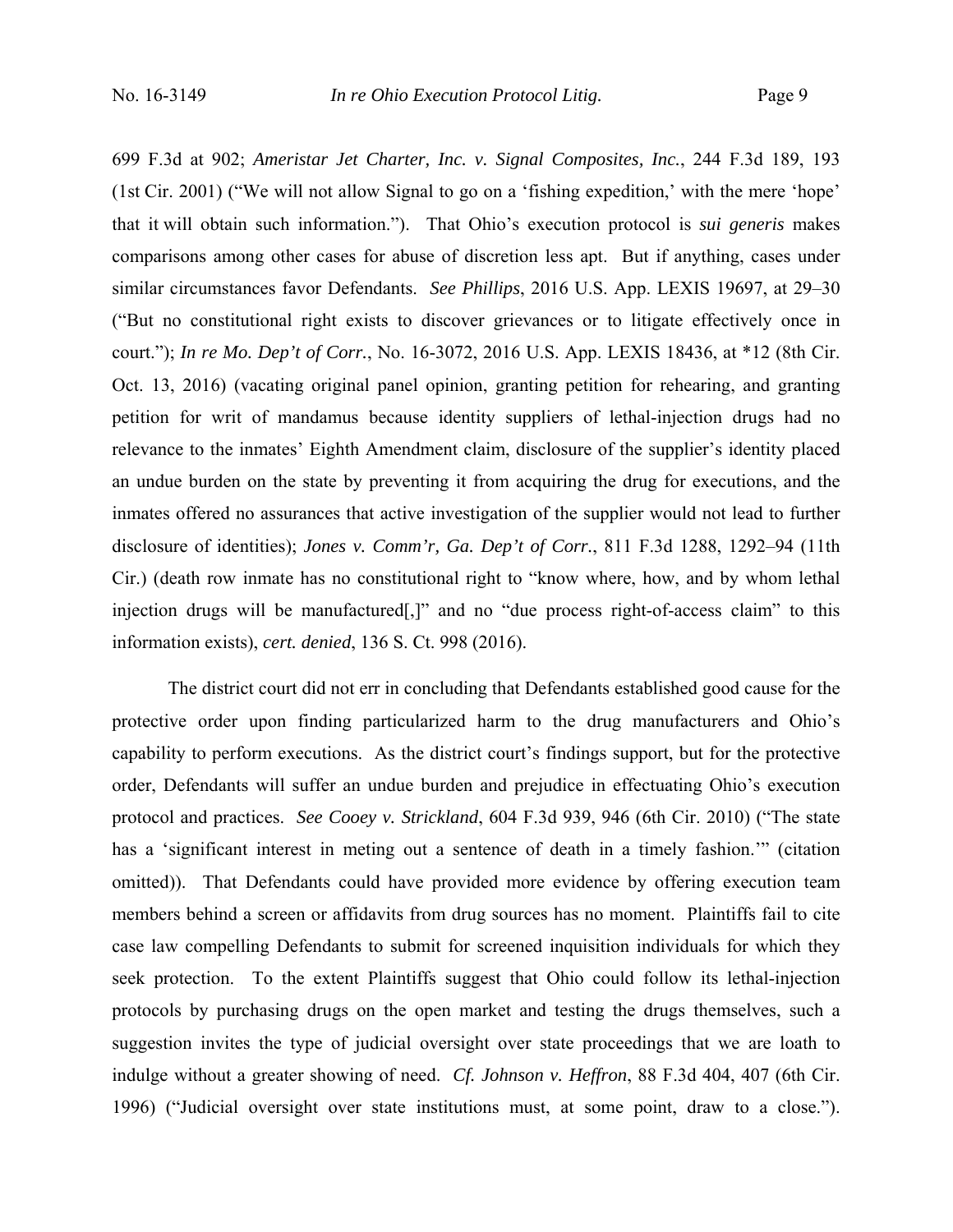In addition, the district court did not err in rejecting Plaintiffs' request to designate certain information subject to the protective order as "attorney's eyes only." Taken to an extreme, all protective orders could be circumvented by requesting that otherwise undiscoverable information be made available for use by counsel only.

The protective order does not prevent Plaintiffs from prosecuting their claims. The record is replete with even-handed analysis aimed at balancing the need for discovery with strictures to maintain appropriate protection for certain individuals and entities. *See, e.g.*, *In re Ohio Execution Protocol Litig.*, 2015 U.S. Dist. LEXIS 144926, at \*39 ("This Court is cognizant of the competing interests at issue here, both those presented by the claims asserted in this case and those overarching goals inherently underlying the instant dispute."). The district court considered that the protective order, in shielding the identity of drug sources, may prevent Plaintiffs from knowing technician and execution team's qualifications, the means by which Ohio obtained the lethal-injection drugs, and whether Ohio has complied with the manufacturing process (among other information). Yet Plaintiffs know the drugs to be used under the current protocol. And Plaintiffs do not dispute that—although they would like to perform more exacting tests—those drugs are subject to compliance with and adherence to federal and state laws and regulations. Defendants emphasized at oral argument that Plaintiffs' claims are legally implausible and that *Phillips* "buttresses" their dismissal.**<sup>4</sup>** To the extent Plaintiffs' claims fail as a matter of law without need for discovery, the district court should be afforded the opportunity to address their viability in the first instance. Defendants also intimated that they would be amenable to providing samples of the drugs for testing upon court order, which Plaintiffs have failed to pursue as of the date of oral argument. Although knowledge of the facilities and handlers of the drugs could inform Plaintiffs' testing methodologies, the harm presented by identification of those intimately involved in an execution outweighs the speculative benefit of complete understanding of an industry already heavily regulated. Beyond cavil, this result does not federalize the Ohio secrecy law as a common-law privilege for immunity. The district court referenced the statute as an evidentiary data point for analysis only. And those parties can, of

**<sup>4</sup>** Plaintiffs maintain that the protective order prevents essential discovery for various causes of action (e.g., Ohio Corrupt Practices Act; Federal Controlled Substances Act; Federal Food, Drug, and Cosmetic Act; Racketeer Influenced and Corrupt Organizations Act).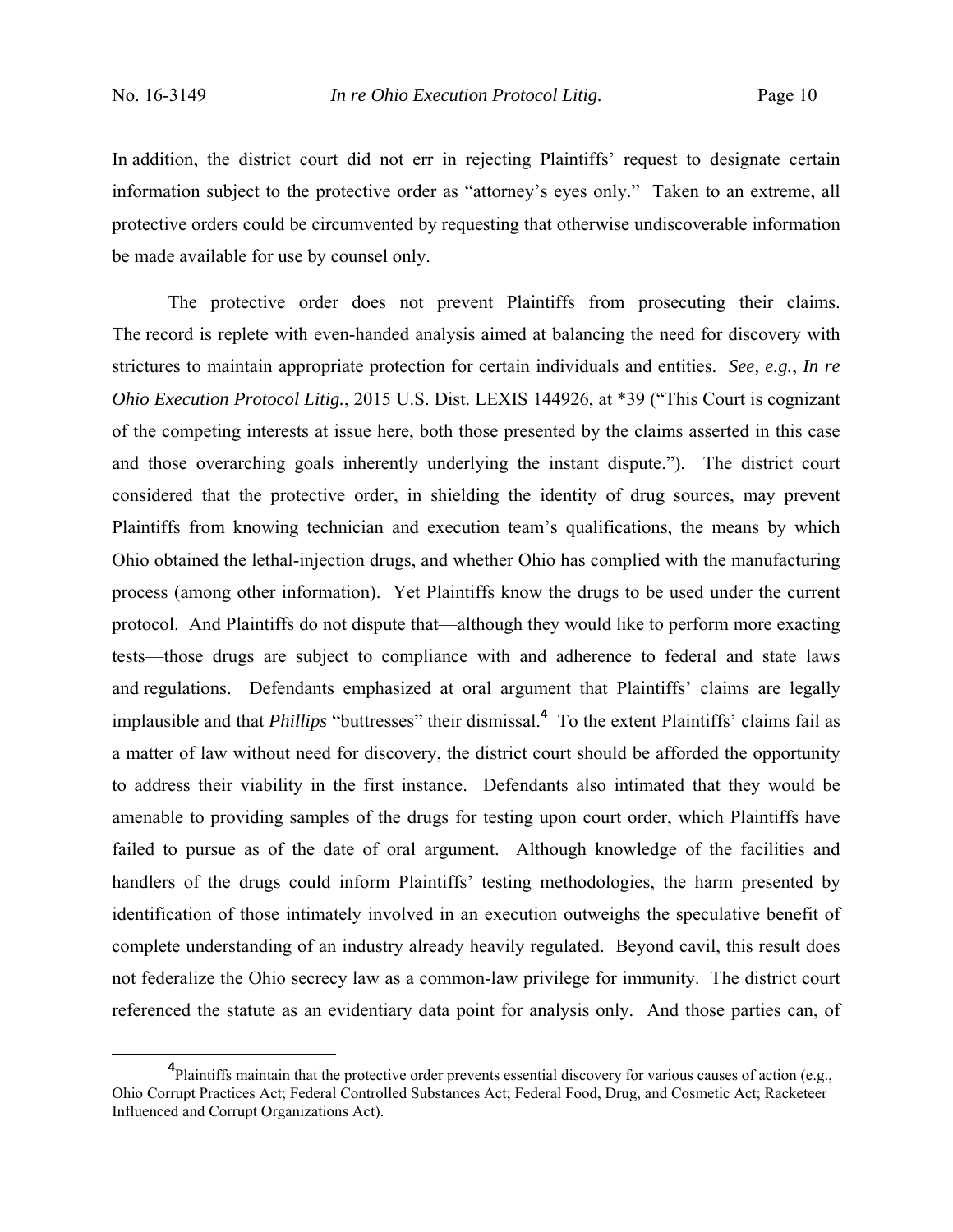course, still be sued upon knowledge or information of malfeasance. No party defends this result as endorsing a new federal privilege, and we decline to comment further on the effect of secrecy statutes in other disputes.

Sensitive to the procedural-due-process concern that an inmate must have a fair opportunity to challenge unlawful methods of execution, the protective order does not stonewall Plaintiffs' efforts to obtain relief. Should Plaintiffs seek to obtain samples of the drugs and their independent testing reveal irregularities (or if salient information from other sources comes to light), such events could generate cause for greater investigation and modification of the protective order. *Williams v. Hobbs*, 658 F.3d 842, 852 (8th Cir. 2011) (rejecting due process arguments and noting that "[u]ntil the prisoners can put forth evidence that the Director has deviated from the approved protocol, they have no 'nonfrivolous' Eighth Amendment claim to bring and thus suffer no 'actual injury' by being unable to bring such a claim"). Plaintiffs have not made a showing on appeal of probable value for additional investigation. *See Wilkinson v. Austin*, 545 U.S. 209, 221, 224–25 (2005) (citation omitted).

Plaintiffs are correct that risk of litigation is not one of Rule 26(c)'s enumerated harms, but, as the district court concluded, undue burden is a harm that merits protection. *See* Fed. R. Civ. P.  $26(c)(1)$ . Although a discussion of litigation risk could be gleaned from the protective order and subsequent orders, there is no serious dispute that the district court did not rely on the omnipresence of litigation when entering the protective order. *In re Ohio Execution Protocol Litig.*, 2015 U.S. Dist. LEXIS 144926, at \*38–39 ("Plaintiffs argue that Defendants are raising Rule 26(c) concerns by proxy, conflating burdens on and prejudice to non-party persons or entities with Defendants' interests. This contention ignores that the burden is on Defendants and the prejudice is a loss of the ability to pursue, much less fulfill, a lawful duty.").

 Plaintiffs disclaim that they seek a ruling that the death penalty itself is unconstitutional. Just that they seek relief from an execution method sanctioned by the Supreme Court in *Glossip* under a protocol whose constitutionality we affirmed in *Phillips*. Certainly some jurists have questioned the constitutionality of the death penalty. Doubtless Ohio has been hindered in its efforts to execute inmates. Yet the law remains valid, and Ohio has an interest in following it through. *Thompson v. Bell*, 580 F.3d 423, 446 n.1 (6th Cir. 2009) ("[T]he government has an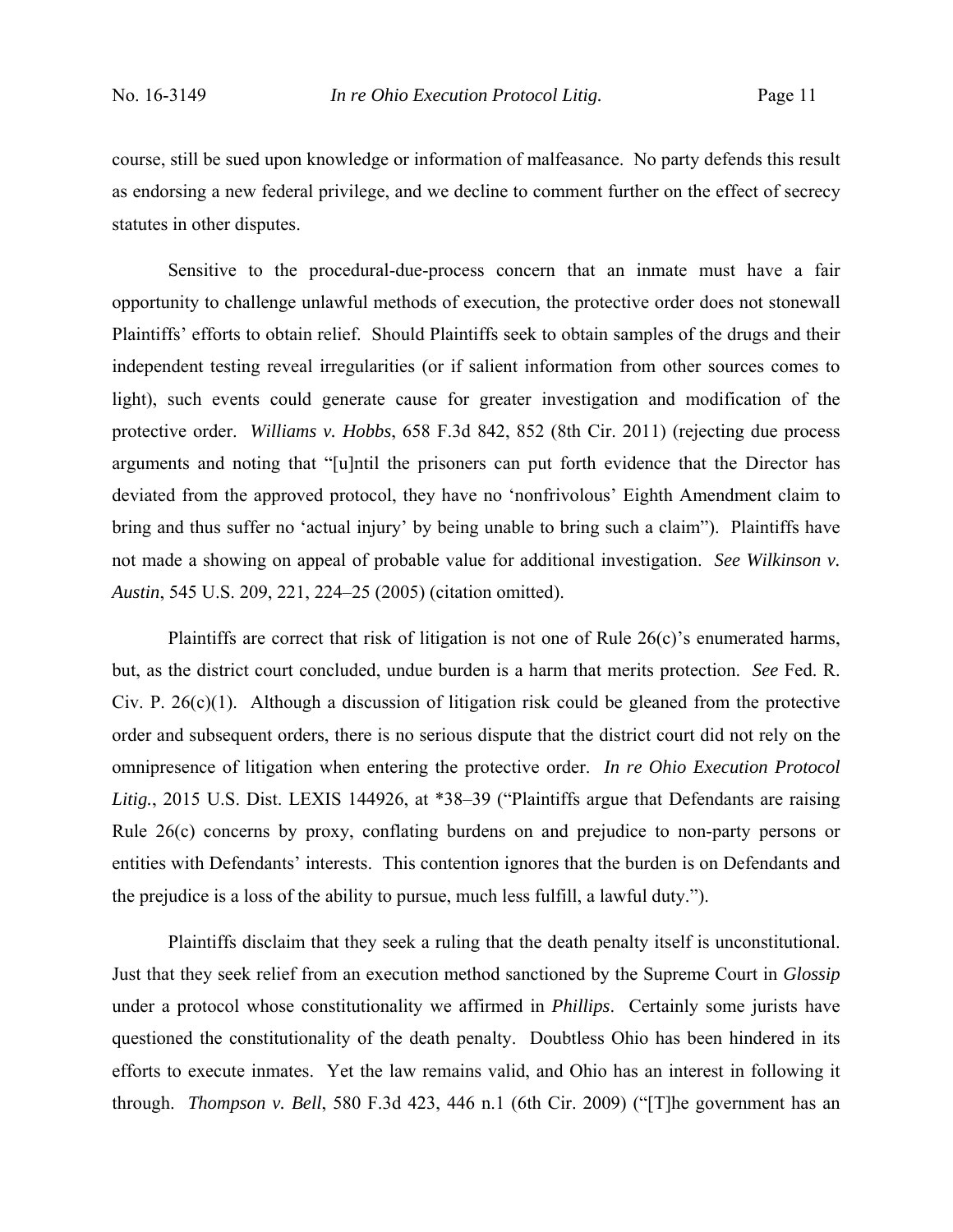essential interest in carrying out a lawfully imposed sentence." (citations omitted)). Opprobrium alone cannot subvert a lawful practice.

### IV.

The district court did not clearly err in its factual findings, and the district court correctly concluded that Defendants have established good cause for the protective order. We cannot detect an abuse of discretion on this record. We therefore **AFFIRM** because the district court did not abuse its discretion in entering the protective order.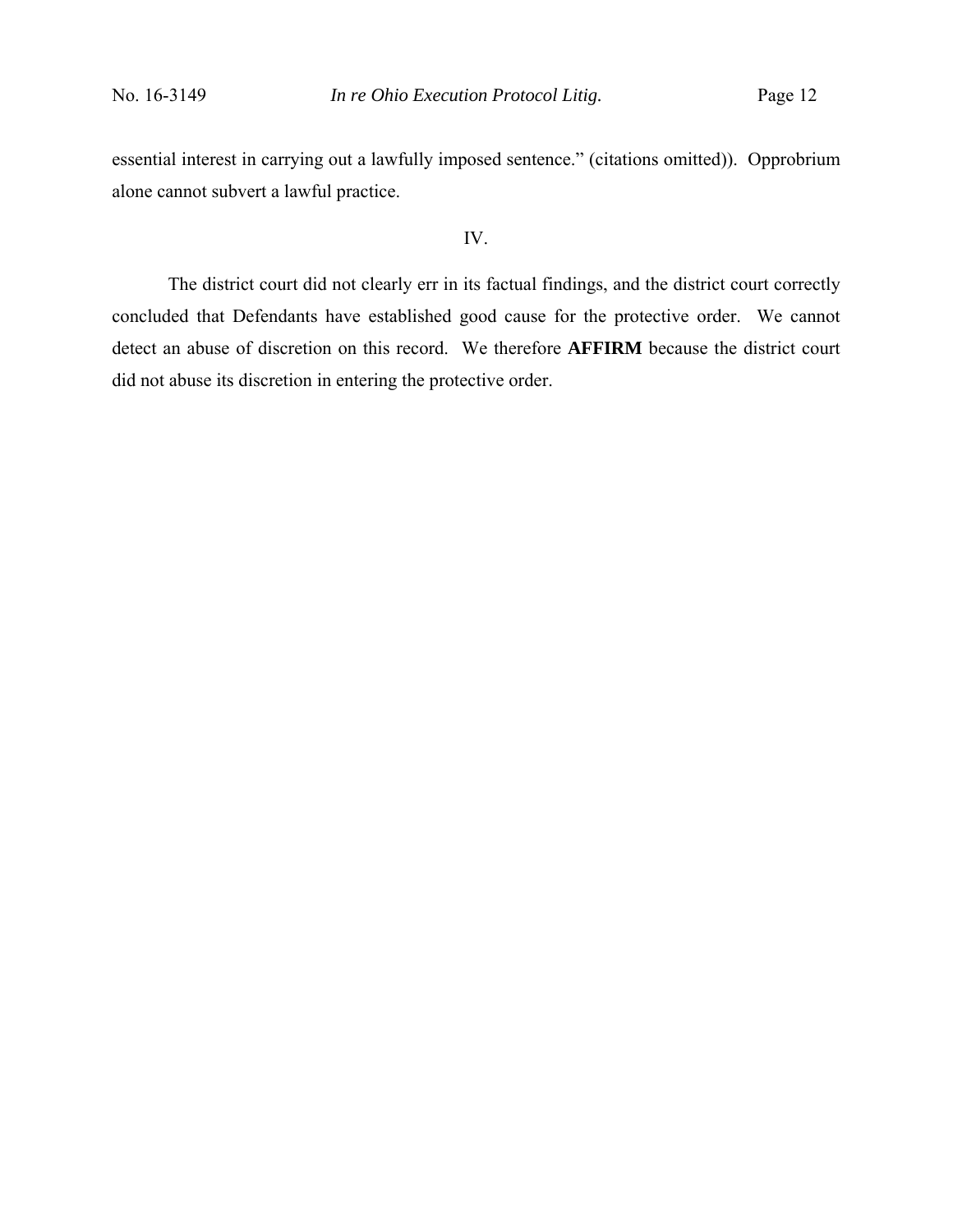# **DISSENT**   $\frac{1}{2}$  ,  $\frac{1}{2}$  ,  $\frac{1}{2}$  ,  $\frac{1}{2}$  ,  $\frac{1}{2}$  ,  $\frac{1}{2}$  ,  $\frac{1}{2}$  ,  $\frac{1}{2}$  ,  $\frac{1}{2}$

 $\frac{1}{2}$  ,  $\frac{1}{2}$  ,  $\frac{1}{2}$  ,  $\frac{1}{2}$  ,  $\frac{1}{2}$  ,  $\frac{1}{2}$  ,  $\frac{1}{2}$  ,  $\frac{1}{2}$  ,  $\frac{1}{2}$ 

JANE B. STRANCH, Circuit Judge, dissenting.This is another in a series of cases litigated against the backdrop of Ohio's failure to properly carry out the death sentences of its prisoners, and includes a case in which I previously dissented. *Phillips v. DeWine*, 841 F.3d 405, 420–33 (6th Cir. 2016). In *Phillips*—a constitutional challenge to Ohio Revised Code §§ 2949.221–.222, Ohio's lethal-injection secrecy statute—the majority dismissed the Plaintiffs' claims for lack of standing and failure to state a claim. 841 F.3d at 410. In this suit, however, the Plaintiffs challenge not the secrecy statute itself, but the district court's protective order.

The Plaintiffs and Defendants agree that the Ohio secrecy statute does not control this federal discovery issue. The purposes and particulars of discovery under Rule 26, and the liberal treatment that such discovery must be accorded, govern this case. In discussing the broad scope of discovery authorized by the federal rules, the Supreme Court has explained that "[m]utual knowledge of all the relevant facts gathered by both parties is essential to proper litigation. To that end, either party may compel the other to disgorge whatever facts he has in his possession." *Hickman v. Taylor*, 329 U.S. 495, 507 (1947). The question before us is whether the protective order issued by the district court satisfies the principles of discovery and the requirements of Rule 26.

The order extends broadly to cover any information "that identifies or reasonably would lead to the identification of any person or entity who participates in the acquisition or use of the specific drugs" and any persons or entities "who manufacture, compound, import, transport, distribute, supply, prescribe, prepare, administer, use, or test the compounding equipment or components, the active pharmaceutical ingredients, the execution protocol drugs or combination of drugs, the medical supplies, or the medical equipment used in carrying out any execution." *In re Ohio Execution Protocol Litigation*, 2015 WL 6446093, at \*9 (S.D. Ohio Oct. 26, 2015). The majority upholds the order's issuance as in compliance with Rule 26 and, I think appropriately, leaves interpretation of the specifics to the court below. I would not uphold issuance of the order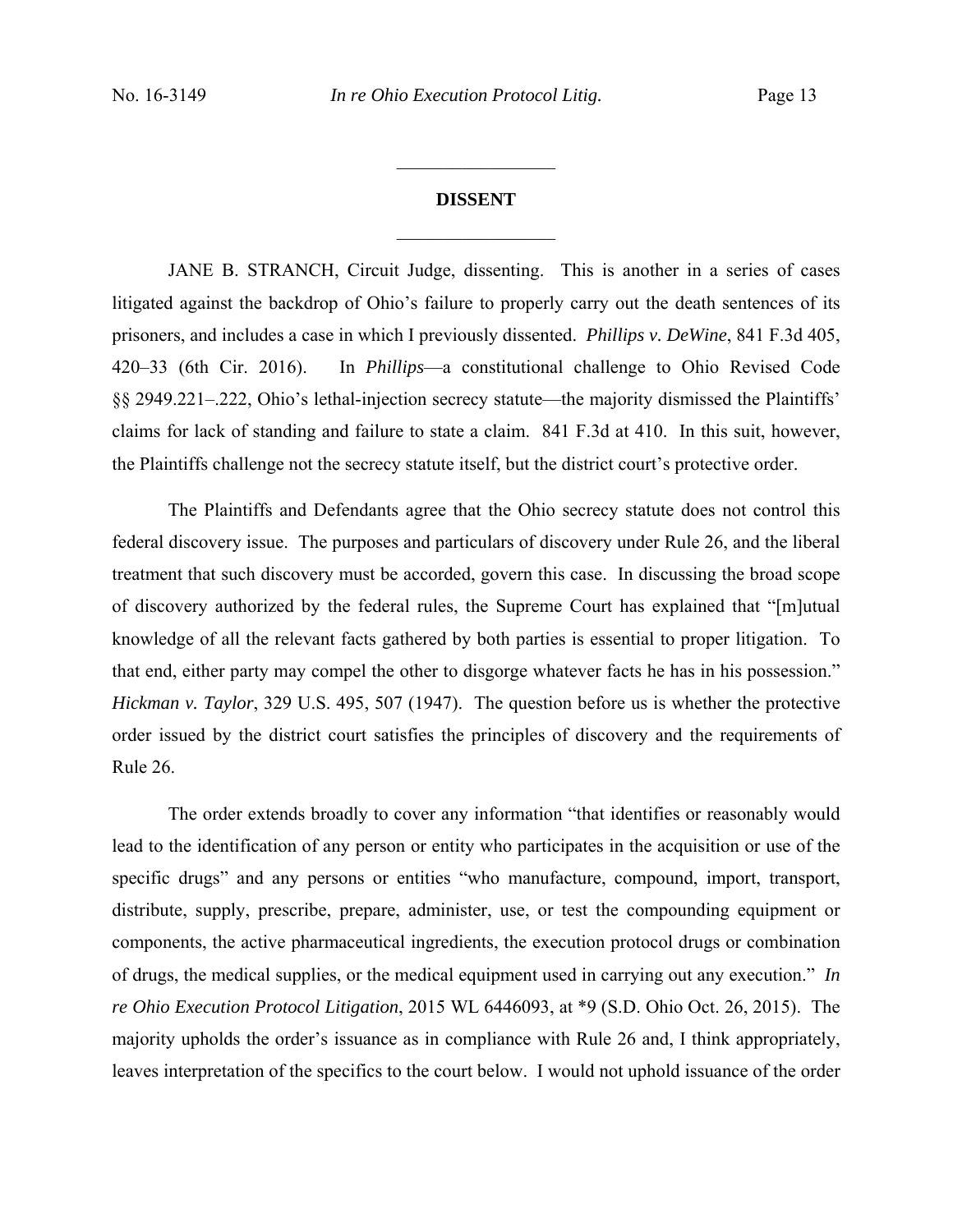because the record establishes that the district court failed to follow the proscriptions of discovery and the applicable federal rules. I therefore respectfully dissent.

### **I. The Protective Order**

To sustain a protective order under Rule  $26(c)(1)$ , the moving party must specify one of the harms listed in the rule, and must illustrate that enumerated harm "with a particular and specific demonstration of fact, as distinguished from stereotyped and conclusory statements." *Serrano v. Cintas Corp*., 699 F.3d 884, 901 (6th Cir. 2012) (quoting *Gulf Oil Co. v. Bernard*, 452 U.S. 89, 102 n.16 (1981)). The party must further show that the harm outweighs the need for the requested information. *Id*. The enumerated harms available to the Defendants are annoyance, embarrassment, oppression, or undue burden or expense. Fed. R. Civ. P. 26(c)(1). "The burden of establishing good cause . . . rests with the movant" who must "articulate specific facts showing 'clearly defined and serious injury' resulting from the discovery sought." *Nix v. Sword*, 11 F. App'x 498, 500 (6th Cir 2001) (quoting *Avirgan v. Hull*, 118 F.R.D. 252, 254 (D.D.C. 1987)); *see also* 8A Charles Alan Wright, Arthur R. Miller et al., Federal Practice and Procedure § 2036 (3d ed. 2016) ("To justify restricting discovery, the harassment or oppression should be unreasonable . . . .").

The district court concluded that disclosing the identities of those entities and persons involved in the acquisition of execution drugs and related materials would cause an undue burden on the Defendants by subjecting them to the risk of harm, violence, and harassment and by making it difficult for them to carry out executions. I find the justifications offered by Defendants to be too speculative to validate this protective order under Rule  $26(c)(1)$ .

### A. The risk of harm, violence, and harassment

At a limited hearing, the district court heard testimony from four witnesses regarding the potential risk stemming from the requested disclosures. The Defendants' security and threat assessment expert, J. Lawrence Cunningham, concluded that a "substantial risk of threats or harassment exists absent confidentiality," WL 6446093, at  $*2$ , while the Plaintiff's expert in the same field, Thomas R. Parker, found that there was no substantial risk, *id.* The district court determined that the experts largely "cancelled one another out" and that the "assertions of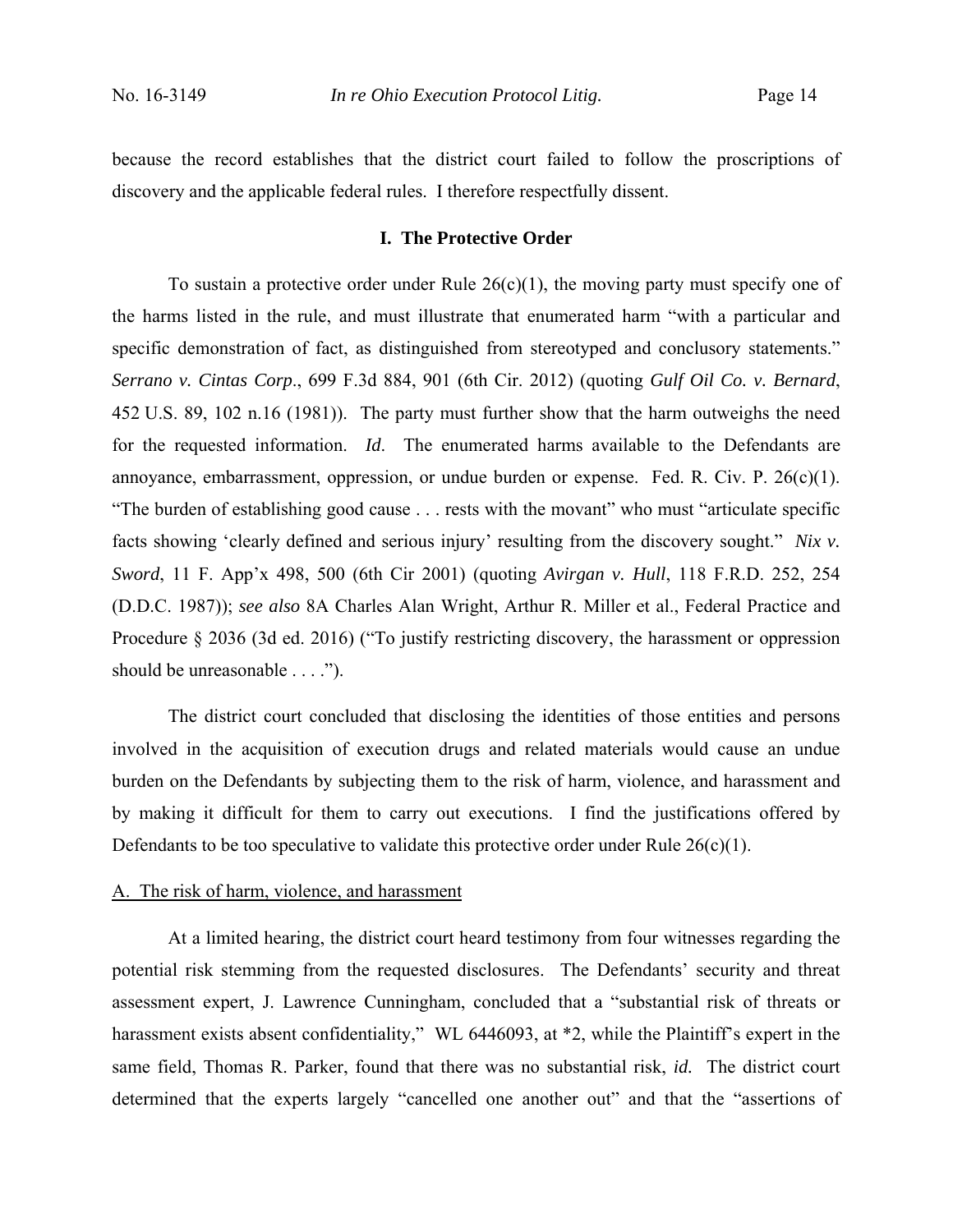burdens or prejudice connected to disclosure are largely speculative or conclusory, if not outright hyperbolic." *Id.*

Cunningham's testimony was undoubtedly speculative. His methods for determining whether there was a security risk consisted mainly of surfing the internet, and attempting to extrapolate the existence of potential threats in the death penalty arena by looking at advocacy regarding other issues: abortion, animal rights, and the morning-after pill. R. 548, PageID 15136–37, 15167–68 (noting that while it "would be nice to have a direct threat," he needed to be creative and look at every possibility). Cunningham himself stated that he was unaware of any known threat against anyone involved in implementation of the death penalty in Ohio, and unaware of threats against any compounding pharmacy that supplies Ohio. The Defendants offered no evidence that any Ohio pharmacy or pharmacist had ever been threatened, harmed, or harassed as a result of providing execution drugs. As Sister Helen Prejean pointed out in her testimony for the Plaintiffs, anti-death penalty advocates seek to preserve the lives of even those convicted of serious crimes—hardly a group of activists likely to revert to violence against pharmacy employees. R. 548, PageID 15149 ("No violence against anyone because our whole point is to try to show that using violence to try to solve such problem doesn't solve anything.").

This leaves only one document relied on by the district court—a single email produced by the Defendants, sent by a citizen to a pharmacy in Oklahoma. The court extrapolated that a "reasonable pharmacy owner or compounder" would likely feel burdened by receiving such an email. 2015 WL 6446093, at \*3. But that email is too attenuated from any specific, enumerated harm applicable to this case. The record reveals no evidence that any such party in Ohio received a message of this kind, or that any similar threat had ever been communicated. The Defendants' evidence was simply insufficient to establish a harm as required under Rule  $26(c)(1)$ with "a particular and specific demonstration of fact, as distinguished from stereotyped and conclusory statements." *See Serrano*, 699 F.3d at 901.

### B. Ohio's ability to continue carrying out executions

Without evidence of any actual threat to support issuing the order, the district court determined that Ohio would be unable to carry out executions unless it could maintain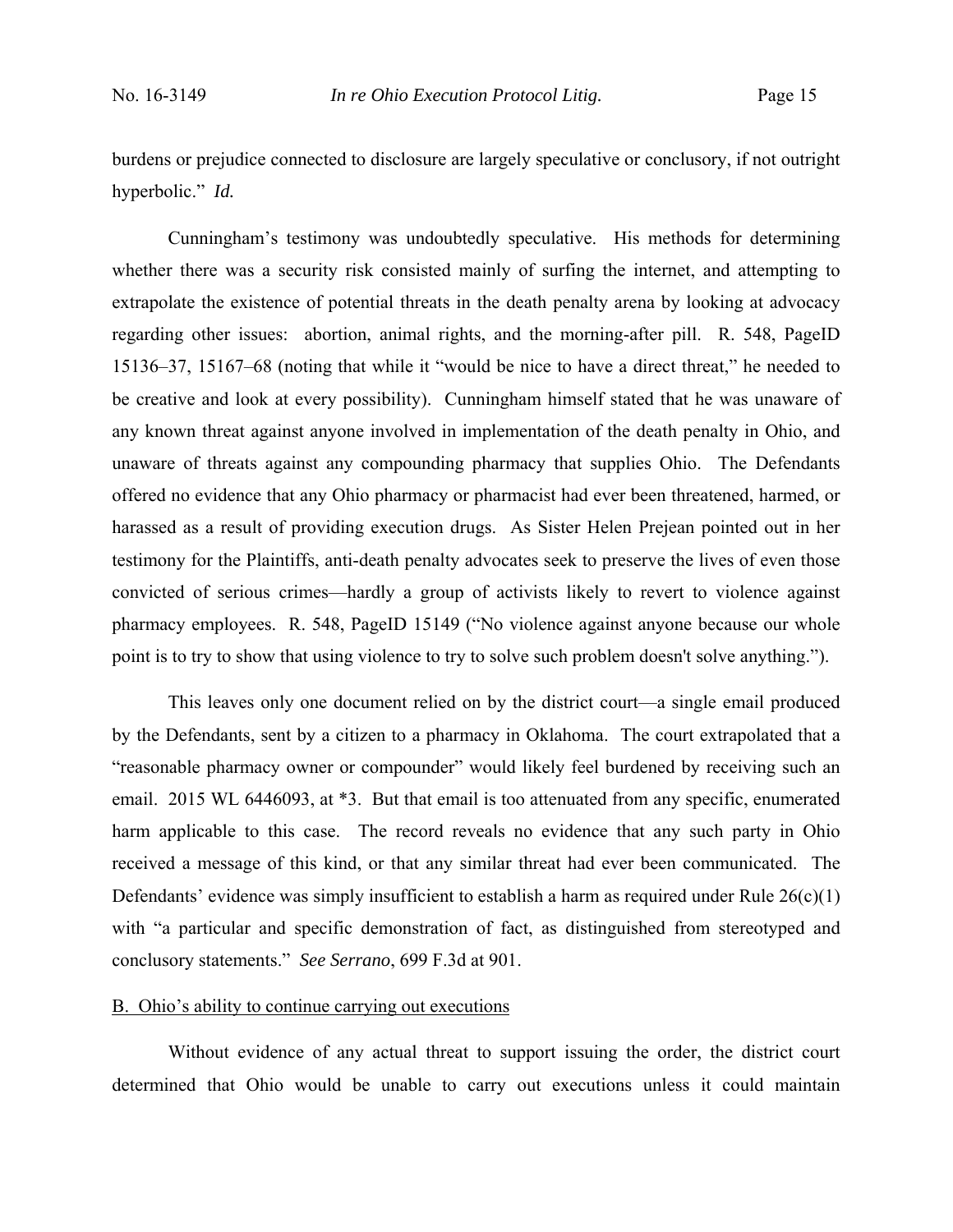confidentiality regarding its sources for the execution drugs. The majority concludes that the Defendant's ability to carry out executions is the reason Ohio moved for protection—the "elephant in the room." Defendants, however, fail to show that they even raised this argument or that providing the disclosures would actually prevent executions.

Defendants never alleged that they would be unable to carry out executions; they discussed this issue only in the context of their unsuccessful attempt to invoke a privilege under the Ohio secrecy statute. Even if it had been raised, that would not relieve the Defendants of their burden to produce specific evidence of their need for a protective order under the facts of this case. References to the passage of Ohio's secrecy statute and the reasons supporting its passage are insufficient to satisfy Defendants' burden.

The Defendants sought to rely on their production of a privilege log the night before the evidentiary hearing that identifies six persons or entities that had applied for statutory protection from disclosure under the Ohio secrecy statute. The district court found this to be informative of whether there were entities that sought anonymity but concluded that "some entities might apply for protection even if they might assist Ohio even if confidentiality were not obtained." 2015 WL 6446093, at \*3. As the district court recognized, a desire for secrecy does not show an inability to carry out executions without it. It does not satisfy Defendants' burden merely to make the court aware of the fact that some entities prefer anonymity. There was simply no evidence in the record showing that compounding pharmacies would not provide execution drugs to Ohio absent their newly-granted anonymity, or that the risk of threats, intimidation or harassment would prevent suppliers from taking part in executions.

Indeed, there was no need for the district court's "speculation" about the harm, 2015 WL 6446093, at \*4, because courts have a number of methods to protect those involved during the taking of evidence. For example, execution team members could have provided the information necessary for the court to make an informed determination regarding the order by testifying behind a screen or by submitting sealed affidavits. It was not only unnecessary for the court to engage in "estimating probabilities," *id.,* it was also inappropriate—the burden of establishing good cause by proving specific facts rests on the Defendants. *See Nix*, 11 F. App'x at 500.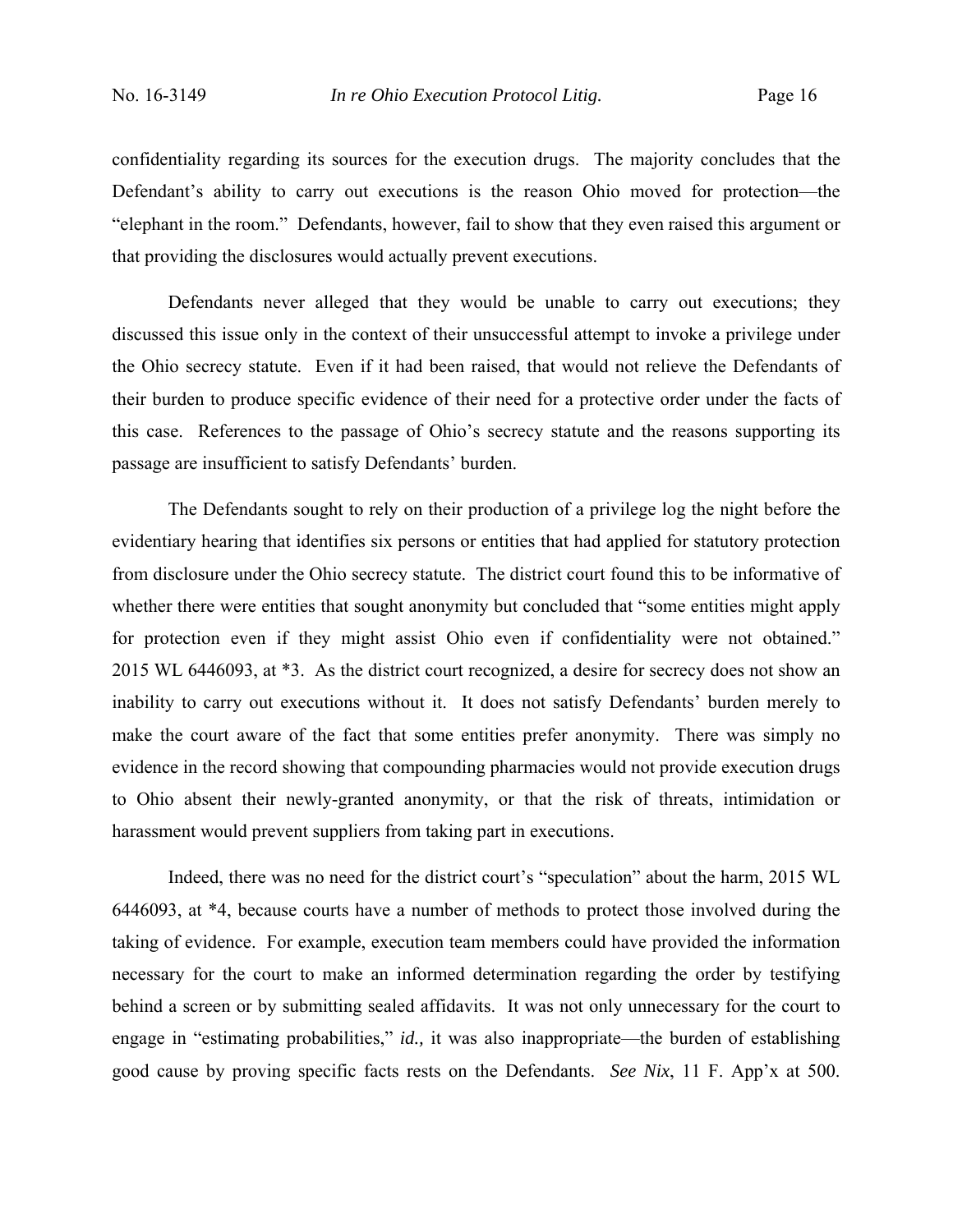In sum, the information in this record was speculative and did not show a "clearly defined" injury, which is essential to satisfy the requirements of Rule 26(c)(1). *See id*.

### C. The broad protective order prevents relevant and necessary discovery

The Plaintiffs argue that the protective order "effectively cuts off virtually all discovery related to Ohio's execution procedures" and that the information is relevant and necessary for their claims. The order, in shielding the identity of drug sources, prevents the Plaintiffs from knowing a vast array of information: technician and execution team's qualifications, the means by which Ohio obtains the lethal-injection drugs, whether Ohio has complied with the manufacturing process, among other evidence. All in all, the protective order prevents the Plaintiffs from determining whether the Defendants are fulfilling their duty to provide humane and constitutional executions to inmates with fast-approaching execution dates.

The Defendants argue that performing their own tests on the drugs for identity and potency and reporting those results to the Plaintiffs is the "most reliable means of assessing their quality, reliability, and efficacy." The Plaintiffs disagree, illustrating their concerns with a recent situation in which drugs that were sold as sterile and compliant with governing regulations by an independent lab, New England Compounding Center, were actually tainted and resulted in a meningitis outbreak that killed 16 people and injured 153, in Tennessee alone. *See* Timothy W. Martin, *Tainted Drug Passed Lab Test*, Wall Street Journal, Oct. 24, 2012; Kurt Eichenwald, *Killer Pharmacy: Inside a Medical Mass Murder Case*, Newsweek, April 16, 2015. Comparable concerns are raised by Ohio's prior assurances concerning the drugs to be used to execute Dennis McGuire—a protocol that resulted in a 25-minute long botched execution. *See* Erica Goode, *After a Prolonged Execution in Ohio, Questions Over 'Cruel and Unusual'*, N.Y. Times, January 17, 2014, at A12.

The Plaintiffs argue that allowing Defendants to test their lethal-injection drugs is insufficient on its own because, among other reasons, that prevents Plaintiffs from testing for the presence of contaminants, from obtaining necessary information about the compounder's processes, equipment, and practices, and from verifying the results of the secret tests. The Plaintiffs provide a lengthy list of the kinds of evidence the order will keep from them, including